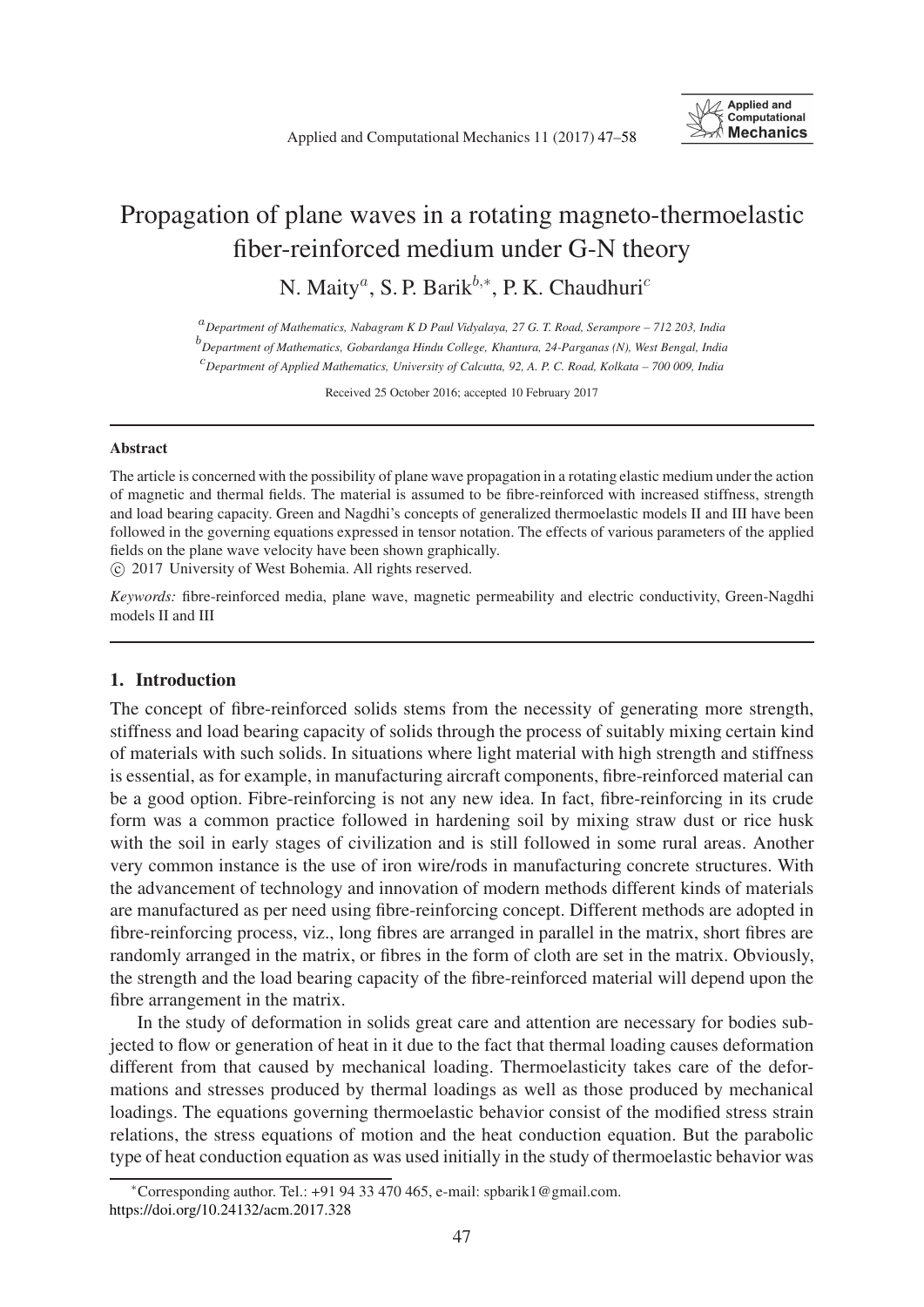#### *N. Maity et al. / Applied and Computational Mechanics 11 (2017) 47[–58](#page-10-0)*

found to yield some unrealistic situation in the sense that the velocity of heat wave propagation was infinite. Modified version of the Fourier law of heat conduction as was suggested by Lord and Shulman [\[15\]](#page-11-0) in 1967 yielded a finite velocity of heat wave propagation by introducing relaxation time into the energy equation, rendering the new thermoelastic field equations fully hyperbolic. In 1972 Green and Lindsay [\[12\]](#page-11-1) proposed a theory of thermoelasticity keeping the Fourier law of heat conduction unchanged and modifying the classical energy equation and stress-strain-temperature relations. Investigation of various problems characterizing the two theories based on totally independent ideas, have been discussed by Chandrasekharaiah [\[5,](#page-10-1) [6\]](#page-10-2). Modifications of the constitutive equations of thermoelasticity done afterwards by Green and Nagdhi [\[12,](#page-11-1) [13\]](#page-11-2) paved the way to accommodate a wider class of heat flow problems. In G-N model II constitutive equations are derived using thermal displacement gradient among the constitutive variables and reduced energy equation. The model considers no energy dissipation. G-N model III is a modification of G-N model II in the sense that the temperature gradient has also been considered in the constitutive equation in addition to those considered in model II. This theory allows energy dissipation and permits the propagation of thermal signals at both finite and infinite speeds.

Study of the effects of magnetic field on thermoelastic medium is another area of interest. The field of study known as magneto thermoelasticity has applications in several areas, particularly in nuclear devices, biomedical engineering and geomagnetic investigations. Some of the works related to this field are Abd-Alla and Al-Dawy [\[1,](#page-10-3) [2\]](#page-10-4), Ezzat and Othman [\[10\]](#page-11-3), Ezzat [\[9\]](#page-11-4), Ezzat et al. [\[11\]](#page-11-5), Wang et al. [\[25\]](#page-11-6), Othman and Song [\[22\]](#page-11-7), Othman [\[19\]](#page-11-8), Othman and Said [\[23\]](#page-11-9). A number of discussions relating wave propagation in rotating isotropic or anisotropic media were reported in literature, some of which are the works of RoyChoudhuri [\[7\]](#page-10-5), Gupta and Gupta [\[14\]](#page-11-10), Singh [\[24\]](#page-11-11), Maity et al. [\[16,](#page-11-12) [17\]](#page-11-13). Roychoudhuri and Banerjee [\[8\]](#page-10-6) studied the propagation of time-harmonic coupled electromagnetoelastic dilatational thermal shear waves using the thermoelasticity theory of type II (G-N model) [\[13\]](#page-11-2). Thermoelastic plane waves in a rotating isotropic medium has been studied by Ahmad and Khan [\[3\]](#page-10-7). A number of discussion relating to fibre-reinforced materials were discussed by Belfield [\[4\]](#page-10-8), Othman [\[20\]](#page-11-14), Othman [\[21\]](#page-11-15), Markham [\[18\]](#page-11-16), Zorammuana [\[26\]](#page-11-17).

The present discussion aims at the study of the propagation of plane waves in a rotating thermoelastic fiber-reinforced medium with and without energy dissipation under Green-Nagdhi model. A magnetic field of uniform magnitude is supposed to be acting on the medium but there is no body force. Fiber-reinforcing of general type has been considered and the governing equations of motion are framed taking into account of the thermoelastic characteristics of the material, rotational effects and the applied magnetic field. Equations have been presented using tensor notations. Possibilities of plane wave propagation in the medium have been studied in this discussion. Effects of rotation, applied magnetic field, and temperature of the material on plane wave propagation have been examined severally and jointly. Finally, some graphical presentations have been made to assess the effects of various parameters in the plane wave propagation in fiber-reinforced media of different nature.

## 2. Field equations

Following Belfield et al. [\[4\]](#page-10-8) the stress-strain relations for linearly fibre-reinforced elastic medium may be expressed in tensor form as

$$
\tau_{ij} = \lambda \epsilon_{kk} \delta_{ij} + 2\mu_T \epsilon_{ij} + \alpha^* (a_k a_m \epsilon_{km} \delta_{ij} + a_i a_j \epsilon_{kk}) +
$$
  

$$
2(\mu_L - \mu_T)(a_i a_k \epsilon_{kj} + a_j a_k \epsilon_{ki}) + \beta^* (a_k a_m a_i a_j \epsilon_{km}) - \nu T \delta_{ij},
$$
 (1)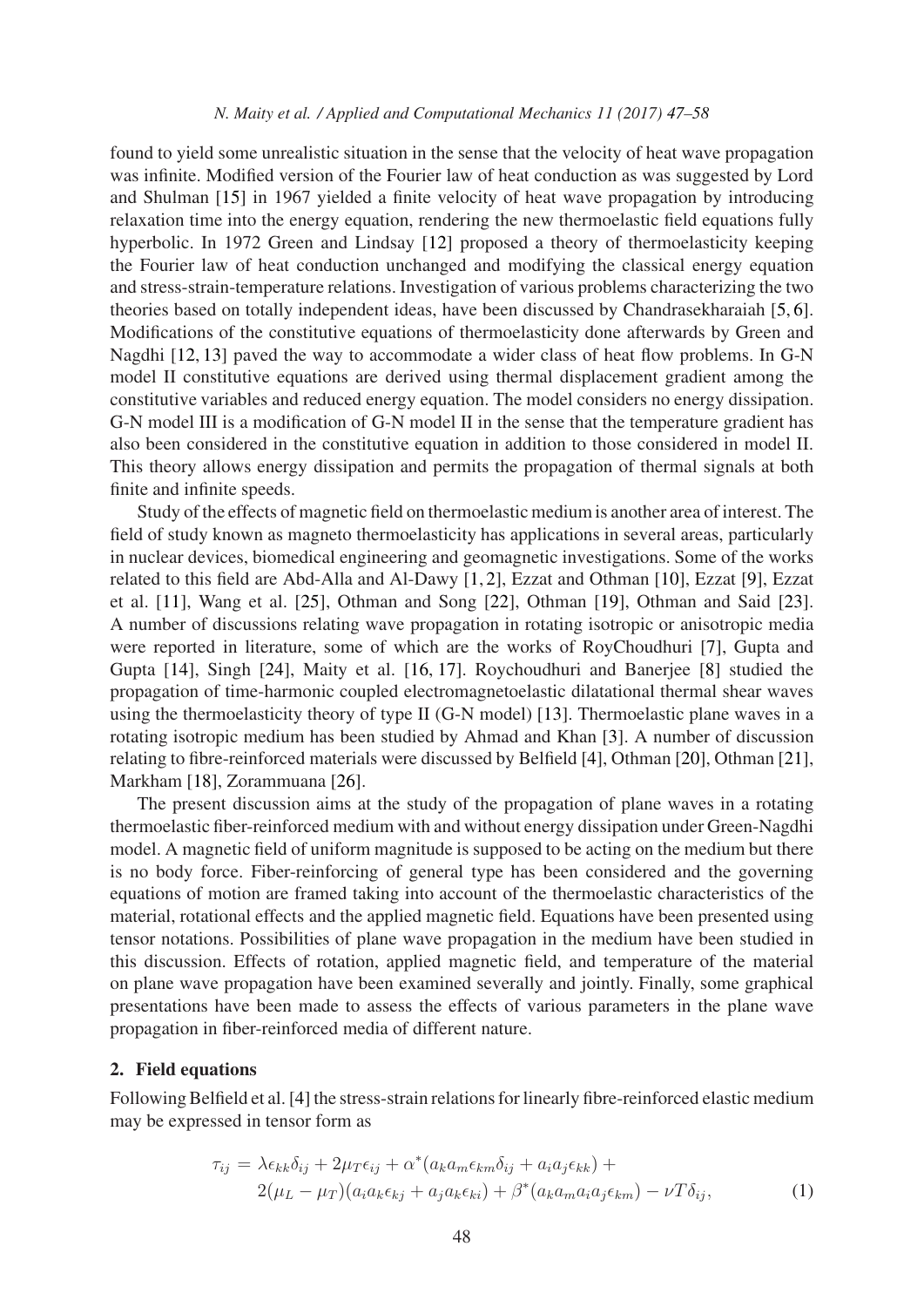where  $\tau_{ij}$  are the cartesian components of the stress tensor;

$$
\epsilon_{ij} = \frac{1}{2}(u_{i,j} + u_{j,i})
$$

are the strain components, related to the displacement vector  $u_i$ ;  $\lambda$ ,  $\mu_T$  are elastic constants;  $\alpha^*$ ,  $\beta^*$ ,  $(\mu_L - \mu_T)$  are reinforcing parameters;  $\nu$  is a temperature parameter and  $\mathbf{a} = (a_1, a_2, a_3)$ such that  $a_1^2 + a_2^2 + a_3^2 = 1$ .

For a rotating elastic medium the equation of motion, in absence of body force, can be written as

<span id="page-2-0"></span>
$$
\tau_{ij,j} = \rho[\ddot{u}_i + {\{\Omega \times (\Omega \times \mathbf{u}) + 2\Omega \times \dot{\mathbf{u}}\}_i}].
$$
\n(2)

In [\(2\)](#page-2-0),  $\rho$  denotes the material density,  $\Omega$  is the angular velocity vector, overhead dot represents differentiation with respect to time and the suffix  $i$  after second bracket represent the *i*th component of the vector inside.

If, in addition, the solid is under the action of magnetic field H, then the governing field equations involving the displacement  $\mathbf{u} = u_i(\mathbf{x}, t)$  and the temperature  $T(\mathbf{x}, t)$ , for a fiberreinforced material with rotation, in absence of body force, may be written as

<span id="page-2-1"></span>
$$
(\lambda + \mu_T)u_{k,ki} + \mu_T u_{i,kk} + \alpha^*(a_k a_m u_{k,mi} + a_i a_j u_{k,kj}) +
$$
  
\n
$$
(\mu_L - \mu_T)[a_i a_k u_{k,ij} + a_i a_k u_{j,kj} + a_j a_k (u_{k,ij} + u_{i,kj})] - \nu T_{,i} +
$$
  
\n
$$
\beta^* a_i a_j a_k a_m u_{k,mj} + (\mathbf{J} \times \mathbf{B})_i = \rho[\ddot{u}_i + {\Omega \times (\Omega \times \mathbf{u}) + 2\Omega \times \dot{\mathbf{u}}}_i]
$$
\n(3)

and

<span id="page-2-3"></span>
$$
\alpha K \dot{T}_{,kk} + K^* T_{,kk} = \rho c_e \ddot{T} + \nu T^* \ddot{u}_{k,k},\tag{4}
$$

where  $\alpha = 1$  and  $\alpha = 0$  respectively correspond to heat conduction with and without energy dissipation. The term  $J \times B$  in [\(3\)](#page-2-1) arises from the presence of the applied magnetic field. Due to the application of the initially applied magnetic field  $H_0$ , an induced magnetic field h, an induced electric field **E** and a current density **J** are developed. For a slowly moving homogeneous electrically conducting medium, the simplified system of linear equations of electrodynamics are

<span id="page-2-2"></span>
$$
\nabla \times \mathbf{h} = \mathbf{J} + \epsilon_0 \dot{\mathbf{E}},
$$
  
\n
$$
\nabla \times \mathbf{E} = -\mu_0 \dot{\mathbf{h}},
$$
  
\n
$$
\nabla \cdot \mathbf{h} = 0,
$$
  
\n
$$
\mathbf{E} = -\dot{\mathbf{u}} \times \mathbf{B},
$$
  
\n(5)

where  $\epsilon_0$  is the electrical conductivity and  $\mu_0$  is the magnetic permeability so that  $\mathbf{B} = \mu_0 \mathbf{H}$  is the magnetic field in the medium due to total magnetic field  $H = H_0 + h$ , arising from applied field  $H_0$  and induced field h.

If we assume that  $H_0 = (H_{01}, H_{02}, H_{03})$  and  $\Omega = (\Omega_1, \Omega_2, \Omega_3)$ , then utilizing relations [\(5\)](#page-2-2) and neglecting products of h with u and its derivatives, the governing equations of motion [\(3\)](#page-2-1) and [\(4\)](#page-2-3) for a medium in thermoelasticity with and without energy dissipation under the action of applying magnetic field and rotation may be written in tensor notation as

<span id="page-2-4"></span>
$$
(\lambda + \mu_T)u_{k,ki} + \mu_T u_{i,kk} + \alpha^* (a_k a_m u_{k,mi} + a_i a_j u_{k,kj}) +
$$
  
\n
$$
(\mu_L - \mu_T)[a_i a_k u_{k,jj} + a_i a_k u_{j,kj} + a_j a_k (u_{k,ij} + u_{i,kj})] +
$$
  
\n
$$
\beta^* a_i a_j a_k a_m u_{k,mj} + \mu_0 H_0^2 u_{j,ji} - \mu_0 H_{0k} H_{0i} u_{j,jk} - \mu_0 H_{0m} H_{0k} u_{k,im} + \mu_0 H_{0m} H_{0k} u_{i,km} -
$$
  
\n
$$
\mu_0^2 \epsilon_0 H_0^2 \ddot{u}_i + \mu_0^2 \epsilon_0 H_{0k} H_{0i} \ddot{u}_k - \nu T_{,i} = \rho(\ddot{u}_i + \Omega_k \Omega_i u_k - \Omega^2 u_i + 2\epsilon_{ijk} \Omega_j \dot{u}_k),
$$
  
\n
$$
\alpha K \dot{T}_{,kk} + K^* T_{,kk} = \rho c_e \ddot{T} + \nu T^* \ddot{u}_{k,k},
$$
\n(7)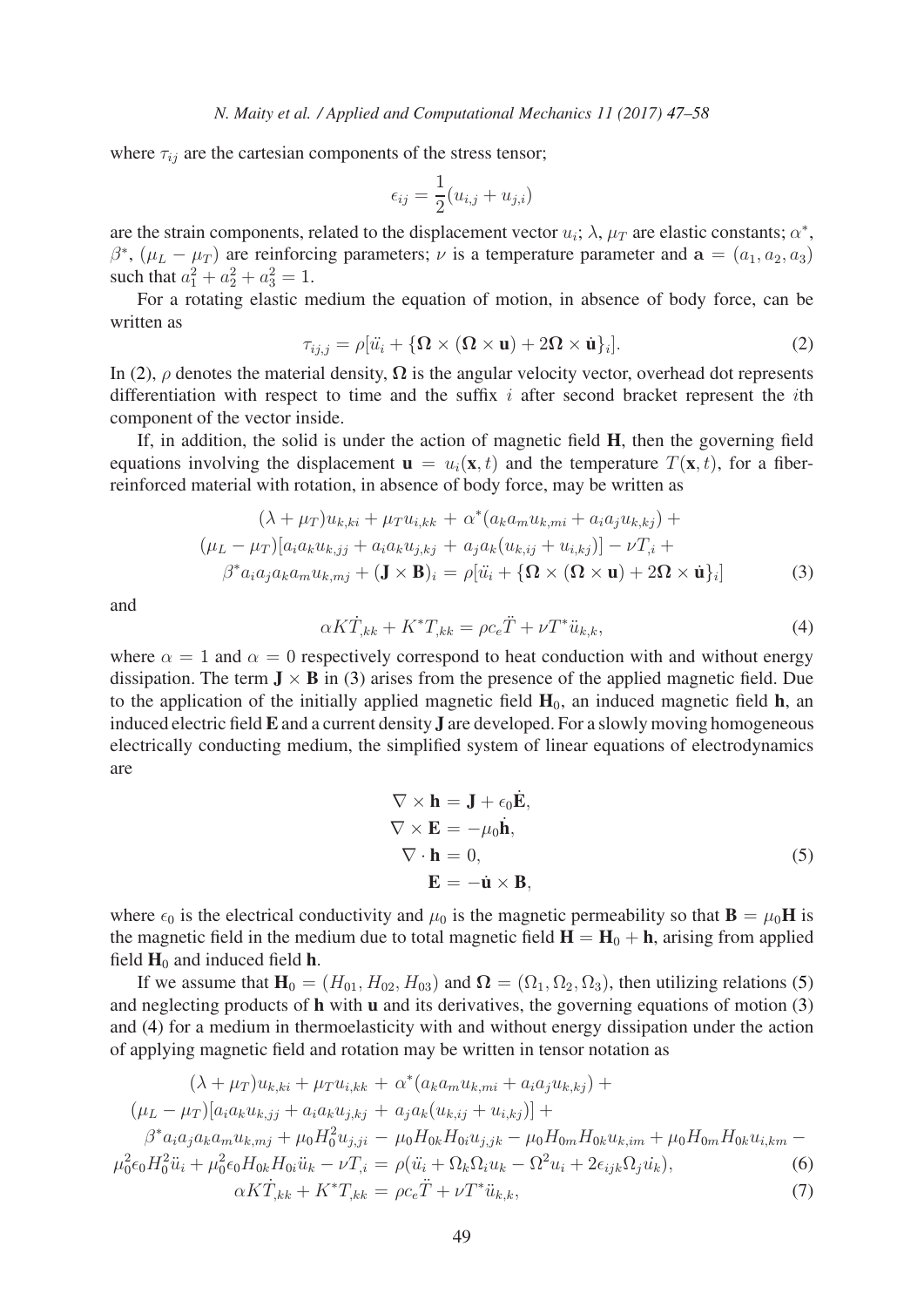where  $T^*$  is the reference temperature,  $\nu = (3\lambda + 2\mu)\alpha_t$ , K is the coefficient of thermal conductivity,  $K^*$  is the additional material constant,  $\rho$  is the mass density,  $c_e$  is the specific heat of the solid at constant strain,  $\alpha_t$  is the coefficient of linear thermal expansion,  $\lambda$  and  $\mu$  are Lame' constants. In [\(6\)](#page-2-4),  $\epsilon_{ijk}$  represents the Levi-civita tensor which has a non-zero value only if i, j, k are all distinct and has a value of 1 if i, j, k are in cyclic order, whereas it has a value of −1 when they are acyclic.

#### 3. Plane wave propagation

In order to examine the possibility of a plane wave propagation in the medium under consideration we shall assume a solution of governing equations [\(6\)](#page-2-4) and [\(7\)](#page-2-4) in the form

<span id="page-3-0"></span>
$$
(u_i, T) = (Ap_i, B) \exp{\{\tau(qn_sx_s - \omega t)\}}, \quad i = 1, 2, 3, \quad \tau = \sqrt{-1}.
$$
 (8)

The speed of the wave is

<span id="page-3-4"></span>
$$
c_n = \frac{\omega}{Re(q)}.\tag{9}
$$

The direction of plane wave propagation is represented by the unit vector  $\mathbf{n} = (n_1, n_2, n_3)$ , while the direction of particle displacement is denoted by the unit vector  $\mathbf{p} = (p_1, p_2, p_3)$ . A and B appearing in [\(8\)](#page-3-0) are constants.

Substituting [\(8\)](#page-3-0) into [\(6\)](#page-2-4) and [\(7\)](#page-2-4), using  $\tau^2 = -1$ ,  $n_k n_k = 1$  and setting  $B/A = D$ , we get

<span id="page-3-1"></span>
$$
(\lambda + \mu_T)p_k q^2 n_i n_k + \mu_T p_i q^2 + \alpha^* (a_k a_m n_i n_m + a_i a_j n_k n_j) p_k q^2 +
$$
  
\n
$$
(\mu_L - \mu_T) [a_i a_k p_k q^2 + a_i a_l p_k q^2 n_k n_l + a_j a_k (n_i n_j p_k q^2 + n_k n_j p_i q^2)] +
$$
  
\n
$$
\beta^* a_i a_j a_k a_m p_k q^2 n_j + \mu_0 H_0^2 p_j q^2 n_j n_i - \mu_0 H_0 k h_0 i p_j q^2 n_j n_k -
$$
  
\n
$$
\mu_0 H_{0m} H_{0k} p_k q^2 n_i n_m + \mu_0 H_{0m} H_{0k} p_i q^2 n_k n_m - \mu_0^2 \epsilon_0 H_0^2 p_i \omega^2 +
$$
  
\n
$$
\mu_0^2 \epsilon_0 H_{0k} H_{0i} p_k \omega^2 - \nu D \tau q n_i = \rho [p_i \omega^2 - \Omega_k \Omega_i p_k + \Omega^2 p_i + 2 \epsilon_{ijk} \Omega_j p_k \tau \omega], \quad i = 1, 2, 3, \quad (10)
$$
  
\n
$$
K^* q^2 - \rho c_\epsilon \omega^2 = D^{-1} \nu T^* \omega^2 q \tau p_k n_k.
$$
  
\n(11)

Eliminating  $D$  from [\(10\)](#page-3-1) and [\(11\)](#page-3-1) we get

<span id="page-3-2"></span>
$$
(\lambda + \mu_T)p_k q^2 n_i n_k + \mu_T p_i q^2 + \alpha^* (a_k a_m n_i n_m + a_i a_j n_k n_j) p_k q^2 +
$$
  
\n
$$
(\mu_L - \mu_T)[a_i a_k p_k q^2 + a_i a_l p_k q^2 n_k n_l + a_j a_k (n_i n_j p_k q^2 + n_k n_j p_i q^2)] +
$$
  
\n
$$
\beta^* a_i a_j a_k a_m p_k q^2 n_j + \mu_0 H_0^2 p_j q^2 n_j n_i - \mu_0 H_{0k} H_{0i} p_j q^2 n_j n_k - \mu_0 H_{0m} H_{0k} p_k q^2 n_i n_m +
$$
  
\n
$$
\mu_0 H_{0m} H_{0k} p_i q^2 n_k n_m - \mu_0^2 \epsilon_0 H_0^2 p_i \omega^2 + \mu_0^2 \epsilon_0 H_{0k} H_{0i} p_k \omega^2 +
$$
  
\n
$$
\frac{T^* \nu^2 \omega^2 q^2 p_k n_k n_i}{\rho c_e \omega^2 - (K^* - K \tau \omega \alpha) q^2} = \rho [p_i \omega^2 - \Omega_k \Omega_i p_k + \Omega^2 p_i + 2 \epsilon_{ijk} \Omega_j p_k \omega], \quad i = 1, 2, 3.
$$
 (12)

Equation [\(12\)](#page-3-2) is a set of three linear homogeneous equations in  $p_k$  of the form

<span id="page-3-3"></span>
$$
p_k \eta_{ik} - p_i \theta = 0. \tag{13}
$$

Also

$$
\eta_{ik} = q^2 [F_{ik} + M_{ik} + T_{ik}] + R_{ik},\tag{14}
$$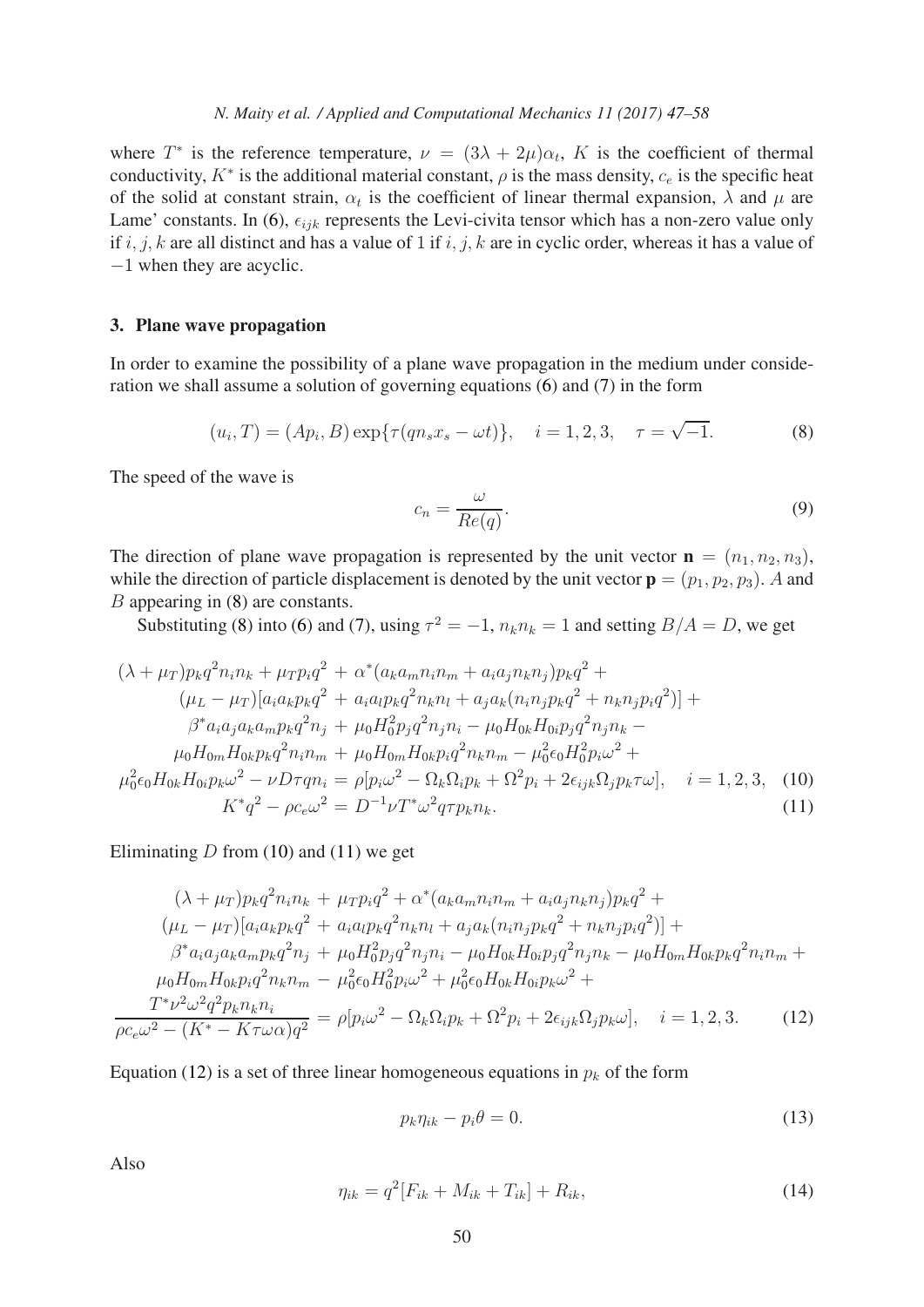where

$$
F_{ik} = (\lambda + \mu_T) n_i n_k + \alpha^* (a_k a_m n_i n_m + a_i a_j n_k n_j) +
$$
  
\n
$$
(\mu_L - \mu_T) (a_i a_k + a_i a_l n_k n_l + a_j a_k n_i n_j) + \beta^* a_i a_j a_k a_m n_m n_j,
$$
  
\n
$$
\theta = -[\mu_T + (\mu_L - \mu_T) a_j a_k n_k n_j] + \mu_0^2 \epsilon_0 \omega^2 H_0^2 - q^2 \mu_0 H_{0m} H_{0k} n_m n_k + \rho (\Omega^2 + \omega^2),
$$
  
\n
$$
M_{ik} = \mu_0 H_0^2 n_i n_k - \mu_0 H_{0i} H_{0j} n_j n_k - \mu_0 H_{0m} H_{0k} n_i n_m + \frac{\mu_0^2 \epsilon_0 \omega^2 H_{0k} H_{0i}}{q^2},
$$
  
\n
$$
R_{ik} = \rho \Omega_k \Omega_i - 2\rho \epsilon_{ijk} \omega_j \tau \Omega,
$$
  
\n
$$
T_{ik} = \frac{T^* \nu^2 \omega^2 n_i n_k}{\rho c_e \omega^2 - (K^* - K \tau \omega \alpha) q^2}.
$$
  
\n(15)

Rewriting [\(13\)](#page-3-3) as

<span id="page-4-2"></span>
$$
p_k(\eta_{ik} - \theta \delta_{ik}) = 0 \tag{16}
$$

and noting that not all  $p<sub>k</sub>$ s are zero, it follows that

<span id="page-4-0"></span>
$$
|\eta_{ik} - \theta \delta_{ik}| = 0. \tag{17}
$$

Equation [\(17\)](#page-4-0) with a third order determinant on its left hand side yields an algebraic equation in  $q^2$  with complex coefficients which will determine the wave speed  $c_n$  in [\(9\)](#page-3-4). It is clear that the velocity of the plane wave propagation depends on the terms  $F_{ik}$  arising from the elastic behavior of the material and the direction  $n_i$  of propagation of the wave, the terms  $M_{ik}$  arising from the applied magnetic field, the terms  $R_{ik}$  arising from the rotation of the medium and the terms  $T_{ik}$  arising from the thermal character of the material.

## 4. Particular Case

<span id="page-4-1"></span>Let us consider a fibre-reinforced elastic body with fibre-reinforcing direction  $a = (a_1, a_2, a_3)$ is rotating with uniform angular velocity  $\Omega = \Omega(0, 0, 1)$  $\Omega = \Omega(0, 0, 1)$  (Fig. 1). Let us suppose that a uniform magnetic field  $H_0 = H_0(0, 1, 0)$  is applied to the body. We investigate propagation of a plane wave in the medium in a direction specified by the unit vector  $\mathbf{n} = (0, n_2, n_3)$ .



Fig. 1. Geometry of the problem

In this case we rewrite [\(16\)](#page-4-2) in the form

<span id="page-4-3"></span>
$$
p_k D_{ik} = 0, \quad i = 1, 2, 3,
$$
\n<sup>(18)</sup>

where  $D_{ik} = \eta_{ik} - \theta \delta_{ik}$ .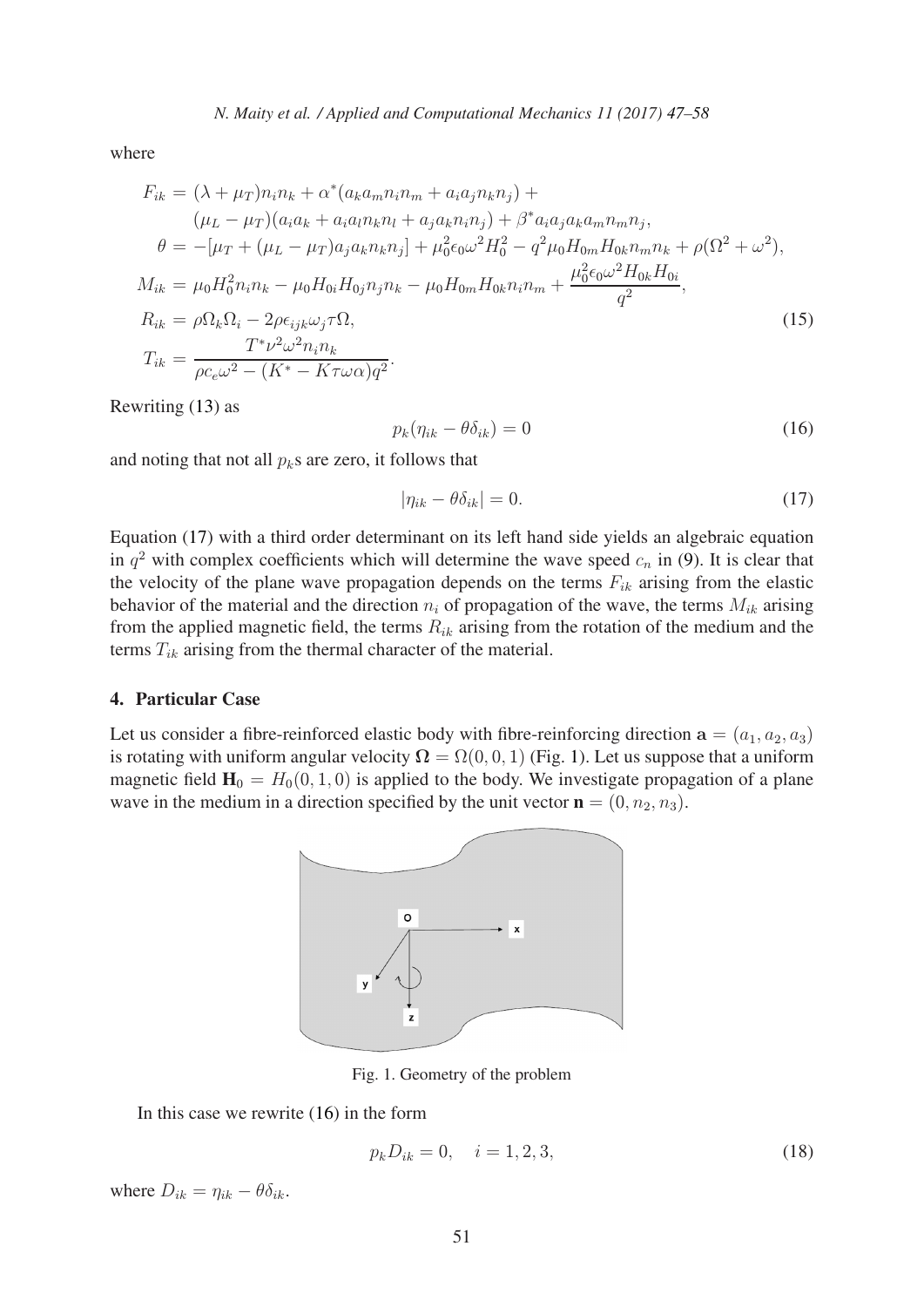Writing  $x = q/\omega$ , we find that, in this particular case

$$
D_{11} = a_{11}x^2 - R,
$$
  
\n
$$
D_{12} = a_{12}x^2 + 2\rho\Gamma\tau,
$$
  
\n
$$
D_{13} = D_{31} = a_{13}x^2,
$$
  
\n
$$
D_{21} = a_{12}x^2 - 2\rho\Gamma\tau,
$$
  
\n
$$
D_{22} = x^2[a_{22} + n_2^2\gamma(x^2)] - R,
$$
  
\n
$$
D_{33} = x^2[a_{33} + n_3^2\gamma(x^2)] - R_1,
$$

where

$$
a_{11} = (\mu_L - \mu_T)a_1^2 + \beta^* a_1^2(a_2n_2 + a_3n_3)^2 + \mu_T,
$$
  
\n
$$
a_{12} = (\alpha^* + \mu_L - \mu_T)a_1n_2(a_2n_2 + a_3n_3) + (\mu_L - \mu_T)a_1a_2 + \beta^* a_1a_2(a_2n_2 + a_3n_3)^2,
$$
  
\n
$$
a_{13} = (\alpha^* + \mu_L - \mu_T)a_1n_3(a_2n_2 + a_3n_3) + (\mu_L - \mu_T)a_1a_3 + \beta^* a_1a_3(a_2n_2 + a_3n_3)^2,
$$
  
\n
$$
a_{22} = (\lambda + \mu_T)n_2^2 + \{2\alpha^* + 3(\mu_L - \mu_T)\}a_2n_2(a_2n_2 + a_3n_3) + (\mu_L - \mu_T)a_2^2 +
$$
  
\n
$$
\beta^* a_2^2(a_2n_2 + a_3n_3)^2 + \mu_T,
$$
  
\n
$$
a_{23} = (\lambda + \mu_T)n_2n_3 + (\alpha^* + \mu_L - \mu_T)(a_2n_2 + a_3n_3)(a_2n_3 + a_3n_2) +
$$
  
\n
$$
(\mu_L - \mu_T)a_2a_3 + \beta^* a_2a_3(a_2n_2 + a_3n_3)^2,
$$
  
\n
$$
a_{33} = (\lambda + \mu_T)n_3^2 + \{2\alpha^* + 3(\mu_L - \mu_T)\}a_3n_3(a_2n_2 + a_3n_3) + (\mu_L - \mu_T)a_3^2 +
$$
  
\n
$$
\beta^* a_3^2(a_2n_2 + a_3n_3)^2 + \mu_T + \mu_0H_0^2n_3^2,
$$
  
\n
$$
R = \epsilon_0\mu_0^2H_0^2 + \rho(1 + \Gamma^2), \qquad R_1 = \epsilon_0\mu_0^2H_0^2 + \rho,
$$
  
\n
$$
\gamma(x^2) = \frac{T^*\nu^2}{\rho c_e - (K^* - K\tau\omega\alpha)x^2} \quad \text{and} \quad \Gamma = \frac{\Omega}{\omega}.
$$

Since all the values of  $p_k$  are not zero, the equation  $|D_{ik}| = 0$  obtained from [\(18\)](#page-4-3) yields two algebraic equations

<span id="page-5-0"></span>
$$
D_1 x^{10} + D_2 x^8 + D_3 x^6 + D_4 x^4 + D_5 x^2 + D_6 = 0
$$
\n(19)

and

<span id="page-5-1"></span>
$$
D_7x^4 + D_8x^2 + D_9 = 0,\t\t(20)
$$

where

$$
D_1 = \mu_T A_2 (a_{22}a_{33} - a_{23}^2),
$$
  
\n
$$
D_2 = -\mu_T A_2 (a_{22}R_1 + a_{33}R) + (a_{22}a_{33} - a_{23}^2)(\mu_T B_2 - RA_2) +
$$
  
\n
$$
\mu_T A_1 (a_{33}n_2^2 + a_{22}n_3^2 - 2a_{23}n_2n_3),
$$
  
\n
$$
D_3 = \mu_T A_2RR_1 - (a_{22}R_1 + a_{33}R)(\mu_T B_2 - RA_2) + (a_{22}a_{33} - a_{23}^2)(\mu_T C_2 - RB_2) -
$$
  
\n
$$
\mu_T A_1 (R_1n_2^2 + Rn_3^2) + (\mu_T B_1 - RA_1)(a_{33}n_2^2 + a_{22}n_3^2 - 2a_{23}n_2n_3) - 4a_{33}A_2\rho^2\Gamma^2,
$$
  
\n
$$
D_4 = \mu_T B_2RR_1 - (a_{22}R_1 + a_{33}R)(\mu_T C_2 - RB_2) - RC_2(a_{22}a_{33} - a_{23}^2) - A_2R^2R_1 -
$$
  
\n
$$
(\mu_T B_1 - RA_1)(R_1n_2^2 + Rn_3^2) - RB_1(a_{33}n_2^2 + a_{22}n_3^2 - 2a_{23}n_2n_3) +
$$
  
\n
$$
4\rho^2\Gamma^2 (R_1A_2 - n_3^2A_1 - a_{33}B_2),
$$
  
\n
$$
D_5 = \mu_T C_2RR_1 - B_2R^2R_1RC_2(a_{22}R_1 + a_{33}R) + RB_1(R_1n_2^2 + Rn_3^2) +
$$
  
\n
$$
4\rho^2\Gamma^2 (R_1B_2 - n_3^2B_1 - a_{33}C_2),
$$
  
\n
$$
D_6 = R_1C_2(4\rho^2\Gamma^2 - R^2),
$$
  
\n
$$
D_7 = \mu_T (a_{33}n_2^2 + a_{22}n_3^
$$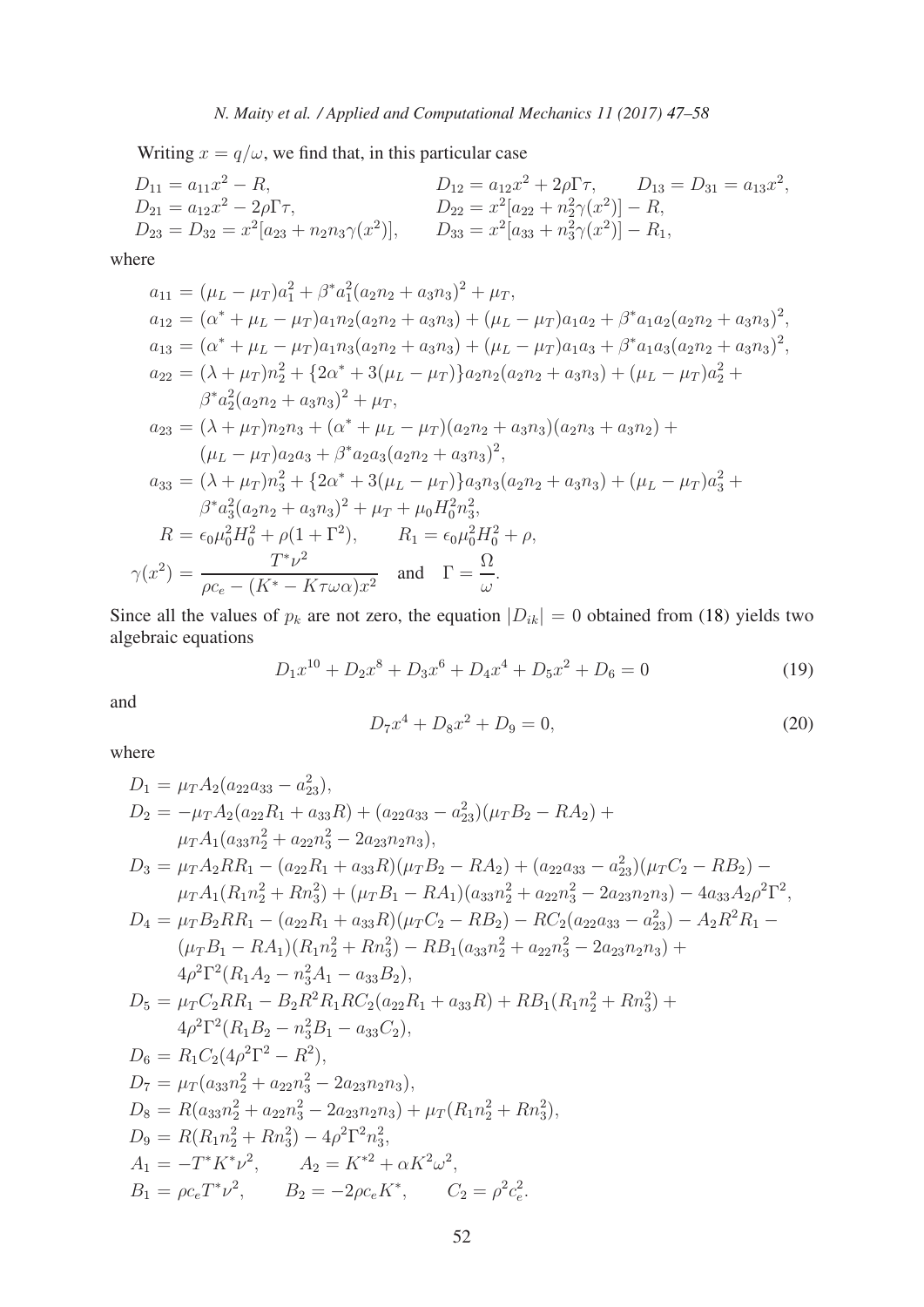## *N. Maity et al. / Applied and Computational Mechanics 11 (2017) 47[–58](#page-10-0)*

A closer look at equations [\(19\)](#page-5-0) and [\(20\)](#page-5-1) will reveal that [\(19\)](#page-5-0) is the same for both the models II and III, whereas [\(20\)](#page-5-1) is an additional equation for the model III. A real and positive root of [\(19\)](#page-5-0) and [\(20\)](#page-5-1) will lead to the determination of the speed of plane wave propagation in the medium. The speed of wave propagation is actually  $1/|x|$ .

Furthermore if the wave is propagating in the direction of the axis of symmetry, i.e., if  $n_2 = 0$ ,  $n_3 = 1$  and  $a = (0, 0, a_3)$ , then equation [\(17\)](#page-4-0) becomes

$$
\begin{vmatrix} D'_{11} & 2\tau \rho \Gamma & 0 \\ -2\tau \rho \Gamma & D'_{22} & 0 \\ 0 & 0 & D'_{33} \end{vmatrix} = 0, \tag{21}
$$

where

$$
D'_{11} = D'_{22} = x^2 \mu_T - \epsilon_0 \mu_0^2 H_0^2 - \rho (1 + \Gamma^2),
$$
  
\n
$$
D'_{33} = x^2 [(\lambda + 2\mu_T) + 2\alpha^* a_3^2 + 4(\mu_L - \mu_T) a_3^2 + \beta^* a_3^4 + \mu_0 H_0^2 + \gamma (x^2)] - \epsilon_0 \mu_0^2 H_0^2 - \rho.
$$

The equation  $|D_{ik}| = 0$  yields four different velocities of plane wave propagations  $(V_{com})_i$ ,  $i = 1, 2, 3, 4$  common to models II and III and an additional velocity  $V_2$  for model III only, given by

<span id="page-6-0"></span>
$$
(V_{\text{com}})_{1,2} = \sqrt{\frac{\Upsilon \pm \sqrt{\Upsilon^2 - 4A_5 \rho c_e R_1 K^*}}{2\rho c_e R_1}},\tag{22}
$$

which clearly depends upon the reinforcing direction, applied magnetic field and temperature parameters of the medium

<span id="page-6-1"></span>
$$
(V_{\text{com}})_{3,4} = \sqrt{\frac{\mu_T}{\epsilon_0 \mu_0^2 H_0^2 + \rho (1 \pm \Gamma)^2}},\tag{23}
$$

which depends upon the applied magnetic field, rotation of the medium but not the direction of reinforcing parameter and temperature parameters and

<span id="page-6-2"></span>
$$
V_2 = \sqrt{\frac{A_5}{R_1}},\tag{24}
$$

which depends upon the reinforcing direction, applied magnetic field and rotation parameter of the medium, where

$$
\Upsilon = (A_5 \rho c_e + K^* R_1 + T^* \nu^2)
$$

and

$$
A_5 = (\lambda + 2\mu_T) + 2\alpha^* a_3^2 + 4(\mu_L - \mu_T) a_3^2 + \beta^* a_3^4 + \mu_0 H_0^2, \qquad R_1 = \epsilon_0 \mu_0^2 H_0^2 + \rho.
$$

## 5. Numerical results and discussions

The present study focuses on the effects of fibre-reinforcing, rotation, magnetic field and temperature on the propagation of plane waves in a solid. To observe the effects numerically we have adopted three sets of values of relevant parameters from the works of Othman et al. [\[19\]](#page-11-8),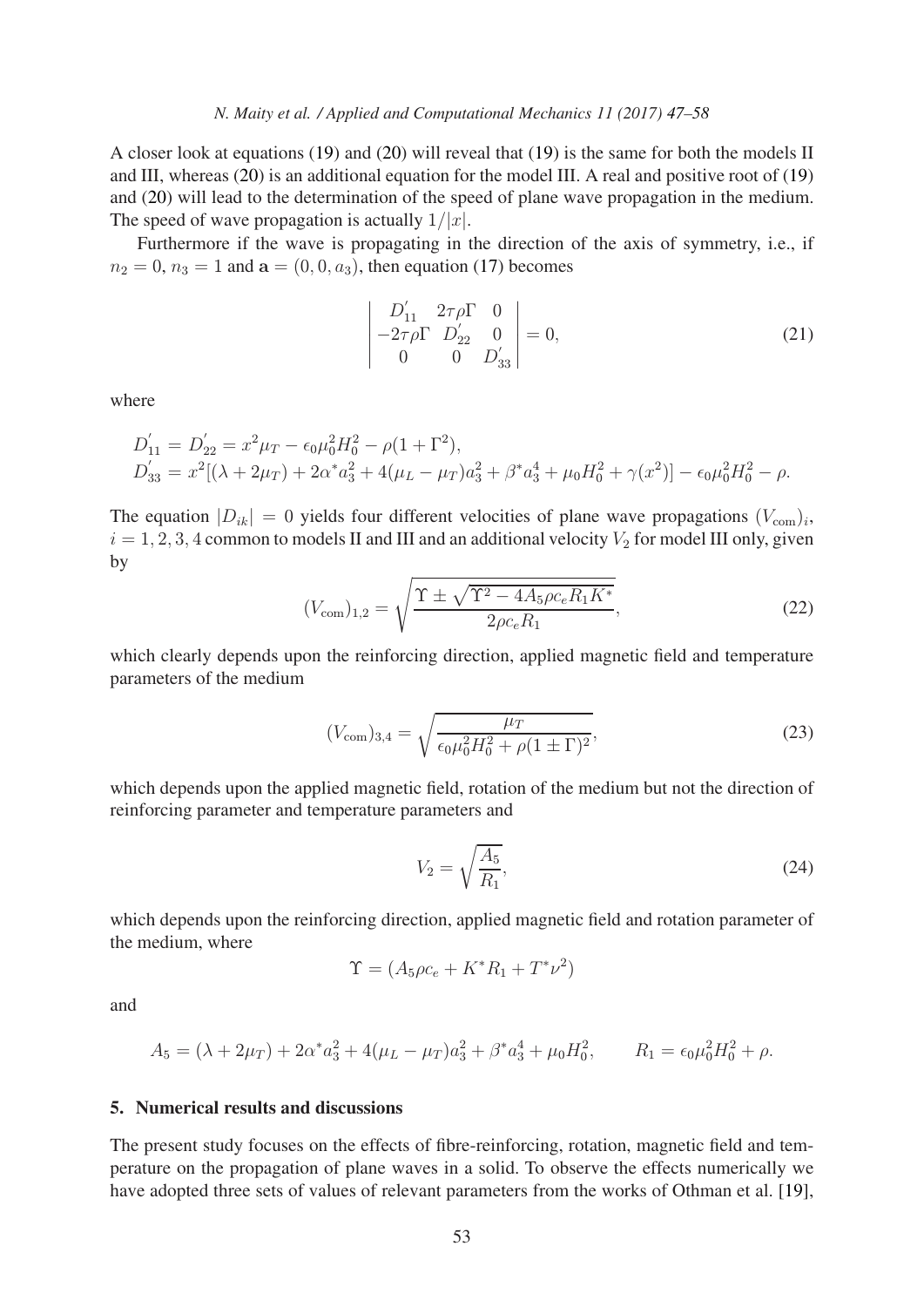Markham [\[18\]](#page-11-16), Zorammuana [\[26\]](#page-11-17) as given below

| $\lambda = 9.40 \times 10^9 \text{ N m}^{-2}$ ,    | $\mu_T = 1.89 \times 10^9$ N m <sup>-2</sup> ,      |
|----------------------------------------------------|-----------------------------------------------------|
| $\mu_L = 2.45 \times 10^9$ N m <sup>-2</sup> ,     | $\rho = 1.70 \times 10^3$ kg m <sup>-3</sup> ,      |
| $\lambda = 5.65 \times 10^9 \text{ N m}^{-2},$     | $\mu_T = 2.46 \times 10^9$ N m <sup>-2</sup> ,      |
| $\mu_L = 5.66 \times 10^9 \text{ N m}^{-2},$       | $\rho = 2.26 \times 10^3$ kg m <sup>-3</sup> ,      |
| $\lambda = 7.59 \times 10^9$ N m <sup>-2</sup> ,   | $\mu_T = 3.50 \times 10^9$ N m <sup>-2</sup> ,      |
| $\mu_L = 7.07 \times 10^9 \text{ N m}^{-2},$       | $\rho = 1.60 \times 10^3 \text{ kg m}^{-3},$        |
| $\alpha = 3.668 \times 10^{-4}$ N,                 | $\beta = 1.13849 \times 10^{11} \text{ N m}^{-2},$  |
| $\xi = 1.475 \times 10^{12} \text{ N m}^{-2},$     | $\bar{k} = 1.753 \times 10^{-15} \text{ N m}^{-2},$ |
| $\alpha^* = -1.28 \times 10^9$ N m <sup>-2</sup> , | $\beta^* = 0.32 \times 10^9$ N m <sup>-2</sup> .    |

Although our analysis is quite general in respect of fibre-reinforcing direction, direction of the axis of rotation and the direction of the applied magnetic field, for simplicity of calculations and for a quick view on the trend of behavior of the plane wave velocity under the actions of rotation, thermal and magnetic effects, we shall limit our numerical computation for the fibre-reinforced medium which

- (a) has fibre-reinforcing in the direction  $(0, 0, 1)$ ,
- (b) is under the applied magnetic field in the direction  $(0, 1, 0)$ ,
- (c) is rotating about an axis having direction cosines  $(0, 0, 1)$ .

Furthermore, we shall assume that a plane wave is propagating in the direction  $(0, 0, 1)$ . Under such conditions, the wave velocity values are given by equations [\(22\)](#page-6-0), [\(23\)](#page-6-1) and [\(24\)](#page-6-2).

Adopting the parameter as listed above in our numerical computation, we have tried to analyse the trends of the behavior of plane wave propagating in the medium under different media conditions and load conditions with respect to two G-N models. In Figs. [2](#page-7-0)[–9](#page-10-9) we have plotted the velocity of plane wave propagation against applied magnetic field  $H_0$  under different states of rotation, reinforced and thermal conditions. One interesting observation from the figures indicate that in absence of applied magnetic field the wave velocity has its maximum value under thermal, rotational and fibre-reinforced conditions. In other words, increase of magnetic field under any of these conditions depresses the wave velocity.

<span id="page-7-0"></span>Figs. [2–](#page-7-0)[4](#page-8-0) show that for a fixed applied magnetic field, the velocity of propagation decreases with the increase of reinforcing parameter values  $\mu_L - \mu_T$ .



Fig. 2. Effect of reinforcing parameter on wave velocity  $(V_{\text{com}})_1$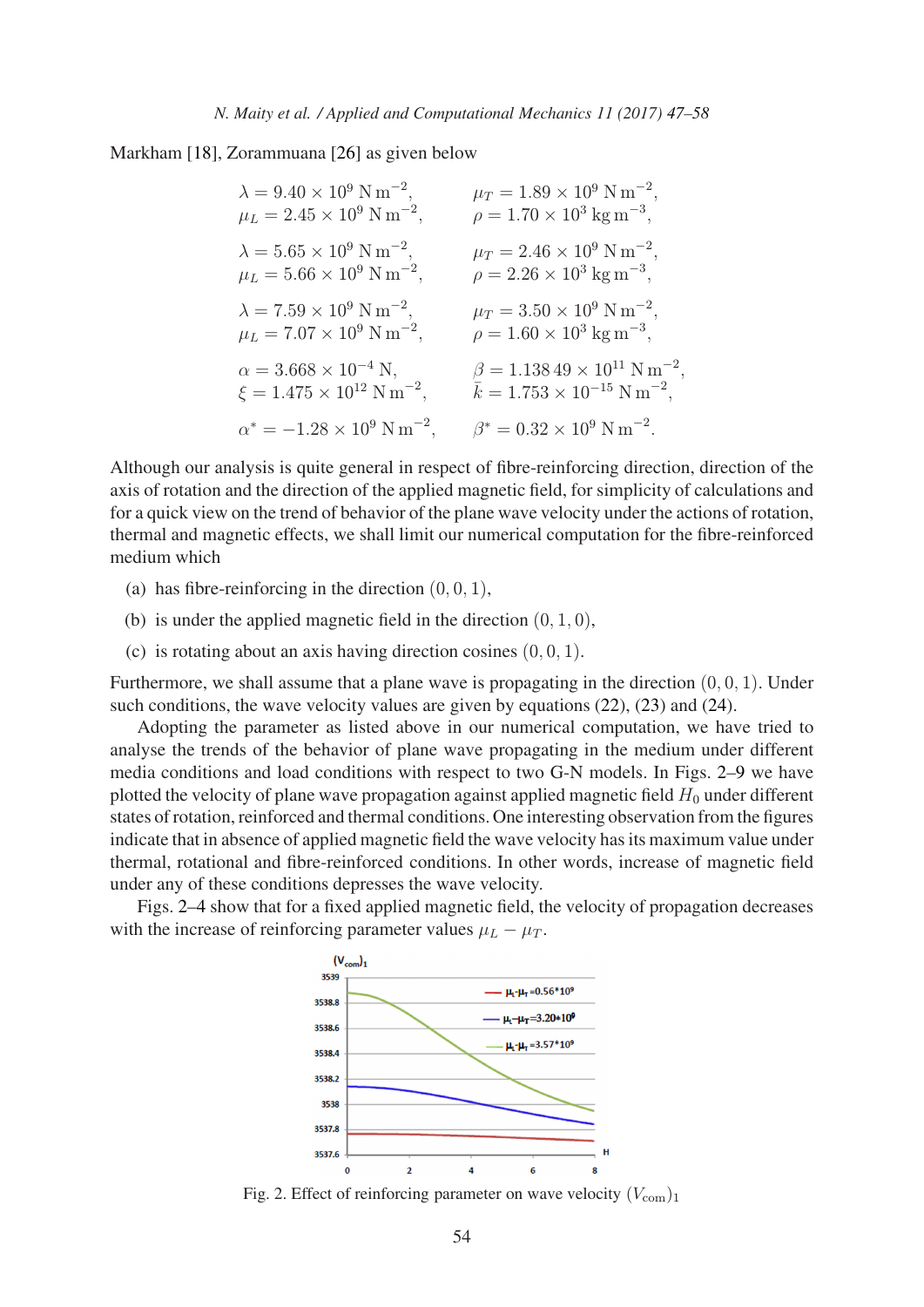<span id="page-8-0"></span>*N. Maity et al. / Applied and Computational Mechanics 11 (2017) 47[–58](#page-10-0)*



Fig. 3. Effect of reinforcing parameter on wave velocity  $(V_{\text{com}})_2$ 



Fig. 4. Effect of reinforcing parameter on wave velocity  $(V_2)$ 

<span id="page-8-1"></span>Figs. [5](#page-8-1)[–6](#page-9-0) display the rotational effects on the wave velocity. It is seen that for a fixed value of applied magnetic field, the wave velocity decreases as rotation parameter increases.



Fig. 5. Effect of rotation parameter  $\Gamma$  on wave velocity  $(V_{\text{com}})_3$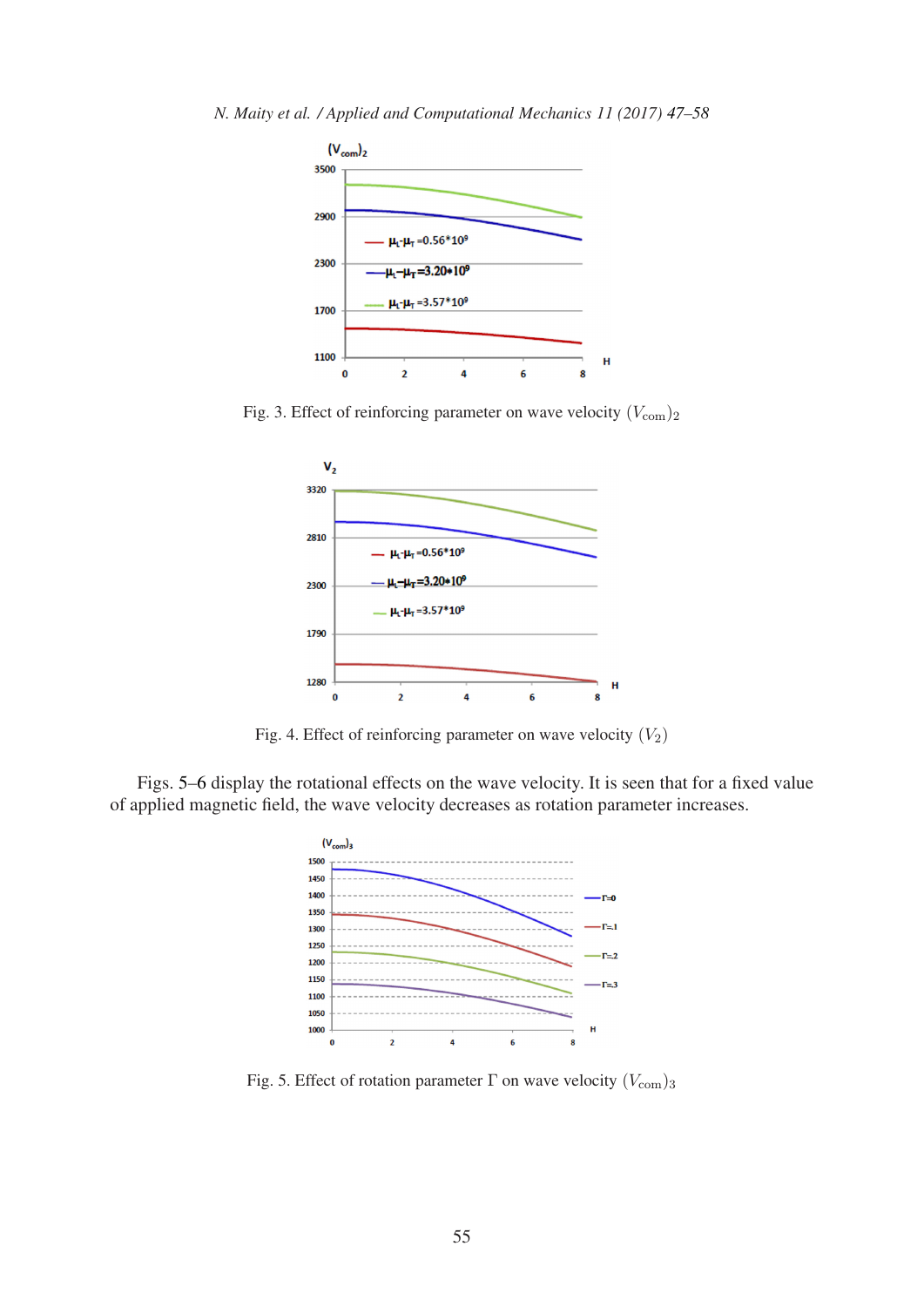<span id="page-9-0"></span>

Fig. 6. Effect of rotation parameter  $\Gamma$  on wave velocity  $(V_{\text{com}})_4$ 

<span id="page-9-1"></span>The effects of reinforcing parameter  $\mu_T$  on the wave velocity are shown in Figs. [7](#page-9-1)[–8.](#page-9-2) The wave velocity increases with the increase of this parameter values.



<span id="page-9-2"></span>Fig. 7. Effect of reinforcing parameter  $\mu_T$  on wave velocity  $(V_{\text{com}})_3$ 



Fig. 8. Effect of reinforcing parameter  $\mu_T$  on wave velocity  $(V_{\text{com}})_4$ 

Fig. [9](#page-10-9) shows the thermal effects on the wave velocity indicating that the velocity decreases with the increase of temperature. This figure also shows that at a fixed temperature the increase of a magnetic field decreases the wave velocity.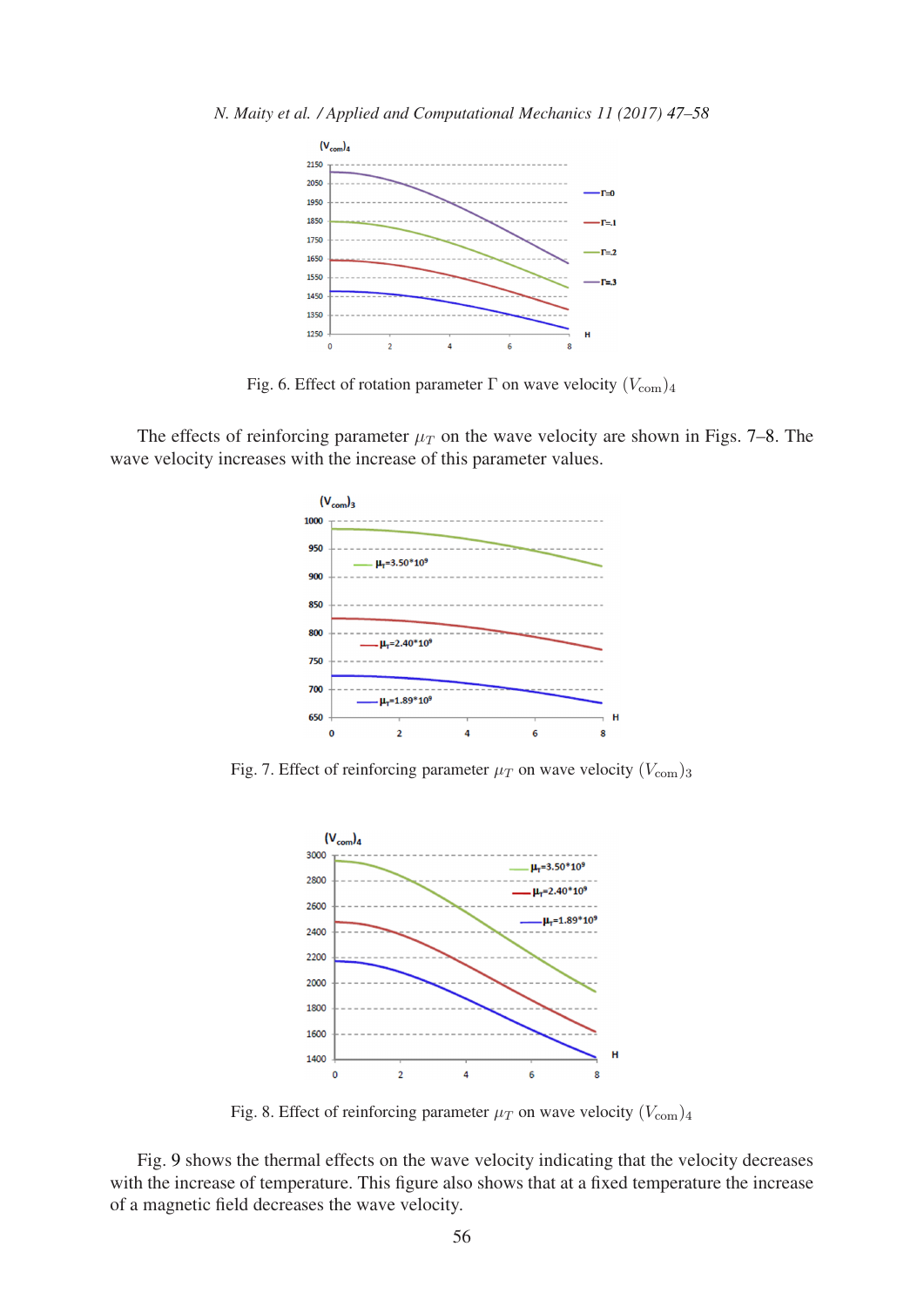<span id="page-10-9"></span>

Fig. 9. Effect of temperature on wave velocity  $(V_{\text{com}})_1$ 

# 6. Conclusion

The present study aiming for examining the possibility of plane wave propagation in a fibrereinforced medium under the action of rotation, magnetic and thermal loadings, shows that the plane wave propagation is significantly influenced by the parameter values of the medium as well as other conditions imposed on the medium. Study shows that fibre-reinforcing direction in the medium plays an important role on the wave velocity. Effects of rotation, magnetic and thermal fields applied jointly or severally are also very significant. Numerical evaluation of plane wave velocity based on available parameter values of fibre-reinforced materials shows that keeping the other parameter values unchanged, the increase of applied magnetic field in a certain direction on the medium depresses the wave velocity. Also, for a fixed value of applied magnetic field, wave velocity decreases with the increased values of rotation and fibre-reinforcing parameters. It is also found that G-N model III predicts two more possible velocities of plane wave propagation in the medium in comparison with those in G-N model II.

## <span id="page-10-3"></span><span id="page-10-0"></span>References

- [1] Abd-Alla, A. N., Relaxation effect on reflection of generalized-thermoelastic plane waves, Mechanics Research Communications 27 (2000) 591–600. [https://doi.org/10.1016/S0093-6413\(00\)00134-8](https://doi.org/10.1016/S0093-6413(00)00134-8)
- <span id="page-10-4"></span>[2] Abd-Alla, A. N., Al-Dawy, A. A. S., The reflection phenomena of SV waves in a generalized thermoelastic medium, International Journal of Mathematics and Mathematical Science 23 (2000) 529–546.
- <span id="page-10-8"></span><span id="page-10-7"></span>[3] Ahmad, F., Khan, A., Effect of rotation on wave propagation in a transverseley isootropic medium, Mathematical Problem in Engineering 7 (2001) 147–154.
- [4] Belfield, A. J., Gers, T. G., Spencer, A. J. M., Stress in elastic plates reinforced by fibres lying in concentric circles, Journal of the Mechanics and Physics of Solids 31 (1983) 25–54. [https://doi.org/10.1016/0022-5096\(83\)90018-2](https://doi.org/10.1016/0022-5096(83)90018-2)
- <span id="page-10-2"></span><span id="page-10-1"></span>[5] Chandrasekharaiah, D. S., Hyperbolic thermoelasticity: A review of recent literature, Applied Mechanics Reviews 51 (1998) 705–729. <https://doi.org/10.1115/1.3098984>
- <span id="page-10-5"></span>[6] Chandrasekharaiah, D. S., Thermoelasticity with second sound: A review, Applied Mechanics Reviews 39 (1986) 355–376. <https://doi.org/10.1115/1.3143705>
- [7] Choudhuri, S. K. R., Electro-magneto-thermo-elastic plane waves in rotating media with thermal relaxation, International Journal of Engineering Science 22 (1984) 519–530. [https://doi.org/10.1016/0020-7225\(84\)90054-5](https://doi.org/10.1016/0020-7225(84)90054-5)
- <span id="page-10-6"></span>[8] Chodhuri, S. K. R., Banerjee, M., Magneto-thermoelastic plane waves in a rotating media in thermoelasticity of type II (G-N Model), International Journal of Mathematics and Mathematical Sciences 71 (2004) 3917–3929.